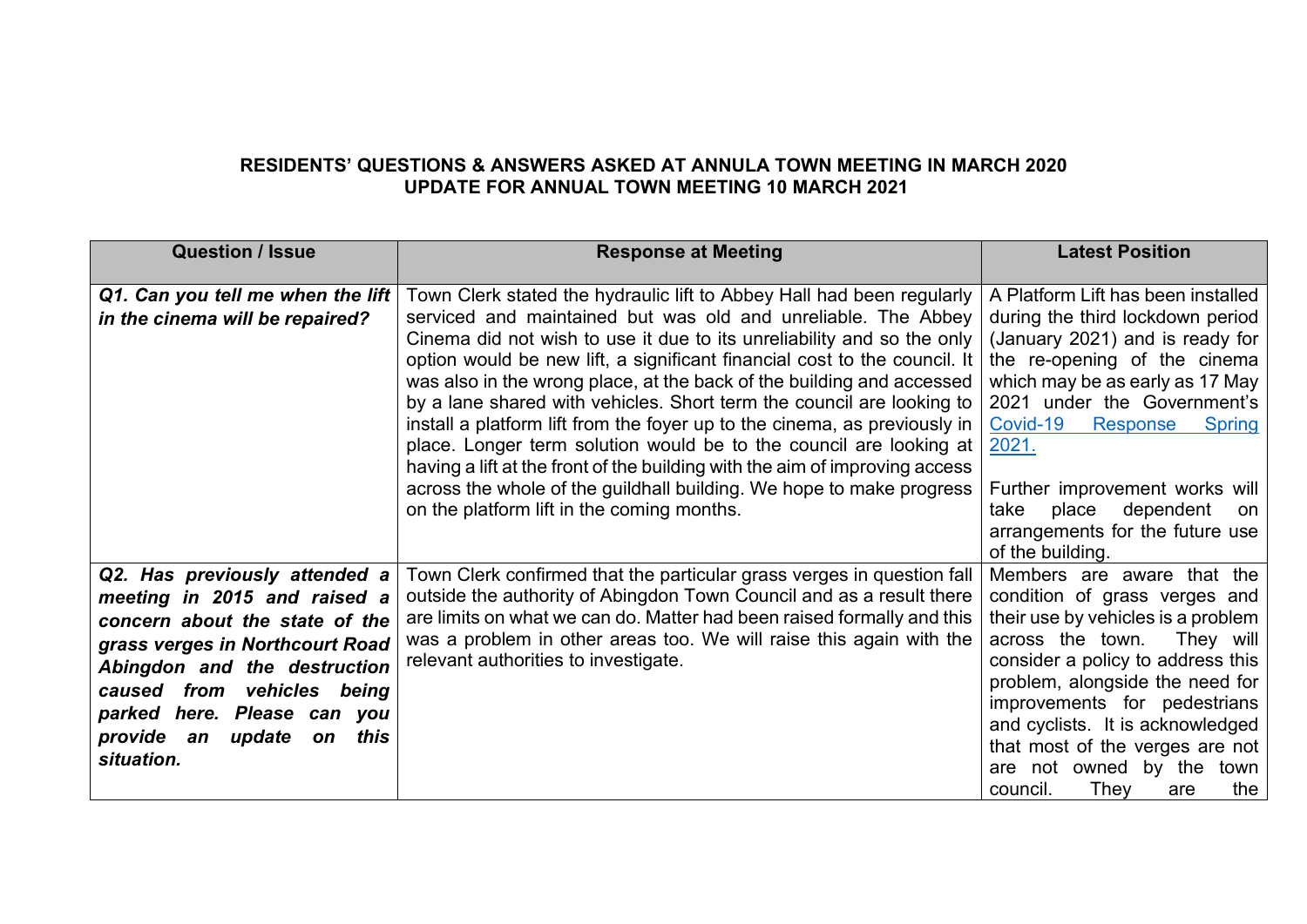|                                                                                                                                                                                                                                                                |                                                                                                                                                                                                                                                                                                                                                                                               | responsibility of Oxfordshire CC<br>and the Vale of White Horse DC<br>and brought to their attention at<br>the Traffic Advisory Committee<br>meetings.<br>The matter was discussed at the<br>Finance and General Purposes<br>Committee in November 2020<br>which was attended by PCSO Ali<br>Blood, see attached report.<br>Note also that this is a matter<br>which can be looked at as part of<br>the Neighbourhood Planning<br>process. |
|----------------------------------------------------------------------------------------------------------------------------------------------------------------------------------------------------------------------------------------------------------------|-----------------------------------------------------------------------------------------------------------------------------------------------------------------------------------------------------------------------------------------------------------------------------------------------------------------------------------------------------------------------------------------------|--------------------------------------------------------------------------------------------------------------------------------------------------------------------------------------------------------------------------------------------------------------------------------------------------------------------------------------------------------------------------------------------------------------------------------------------|
| <b>Resident</b><br>seconded<br>the<br>Q3.<br>concerns raised regarding the<br>grass verges and the state of the<br>ground as a result of parking<br>here. Felt this issue should be<br>resolved prior to work being<br>carried out on a neighbourhood<br>plan. | As above                                                                                                                                                                                                                                                                                                                                                                                      | <b>Ditto</b>                                                                                                                                                                                                                                                                                                                                                                                                                               |
| Q4. Can Abingdon Town Council<br>anything regarding<br>the<br>do<br>upcoming housing development<br>north of the town and the<br>diamond interchange, to ensure<br>diamond interchange is built<br>before any housing?                                         | Town Clerk confirmed that Abingdon Town Council shared these<br>concerns and Council objected to planning application because the<br>diamond interchange would not be built before the houses. Matter for<br>County Council but Town Council would continue to make<br>representations. A member stated that the interchange would be built<br>but not before housing started to be occupied. | The<br>position<br>remains<br>unchanged. The Council has<br>repeated<br>its<br>objections<br>to<br>housing ahead of infrastructure.<br>There is a virtual exhibition<br>organised by Oxfordshire County                                                                                                                                                                                                                                    |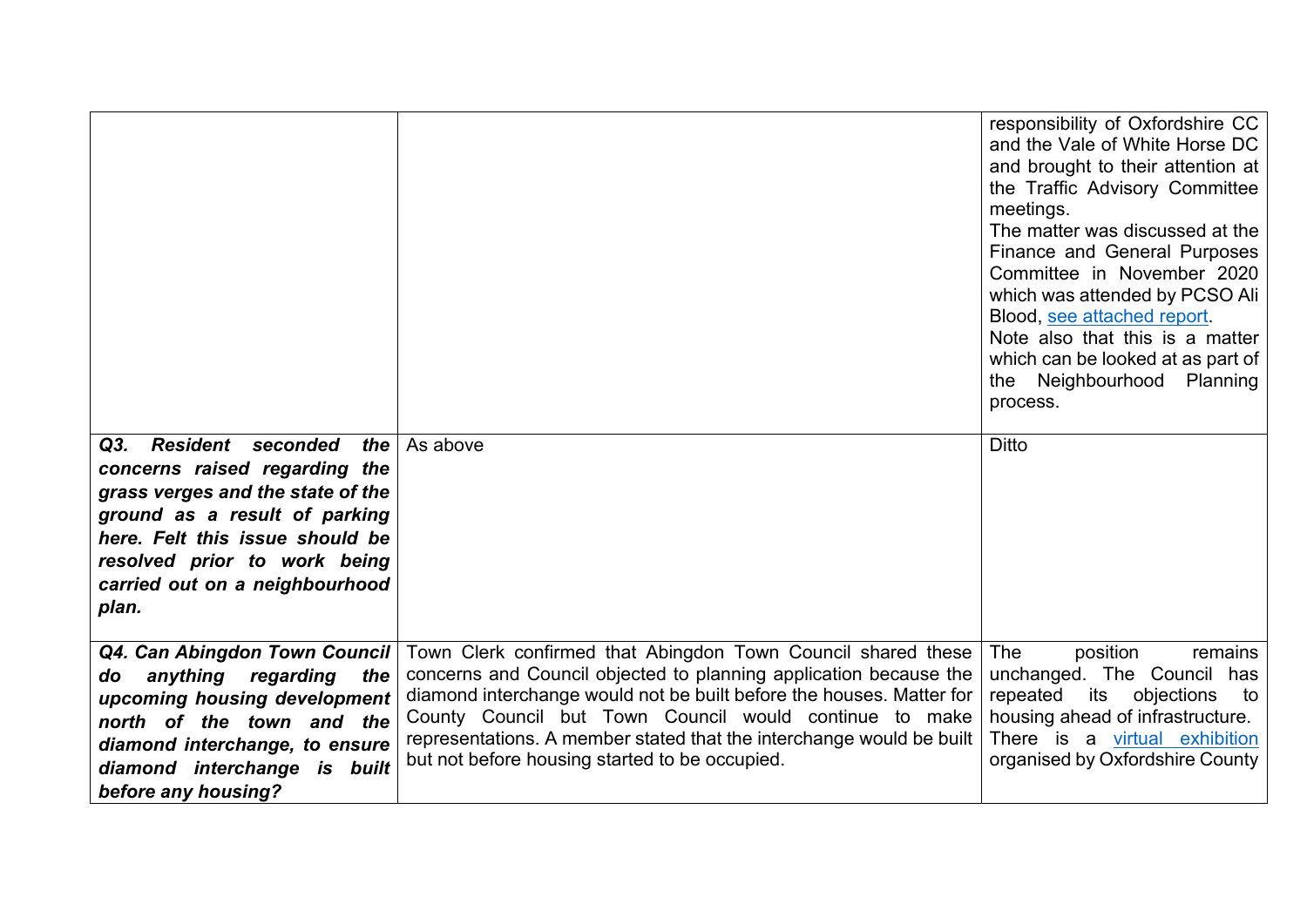|                                         |                                                                        | Council taking place from 8<br>March 2021 |
|-----------------------------------------|------------------------------------------------------------------------|-------------------------------------------|
|                                         |                                                                        |                                           |
| Q5. Can you tell us what plans          | Cllr. Jim Halliday replied that the Abingdon Carbon Cutters had        | The outside team worked with              |
| there are for trees on Boxhill?         | requested that trees be planted on areas of the Boxhill recreation     | Carbon Cutters to create a                |
|                                         | ground however this would cause the council some concern as the        | community orchard at Boxhill              |
|                                         | area use to be a land infill site for household waste which would      | <b>Recreation Ground in November</b>      |
|                                         | cause problems if disturbed and that the area was also leased to a     | 2020                                      |
|                                         | football club. He informed the meeting that the Council's Tree         |                                           |
|                                         | Survey had reported the trees on the northern edge of the recreation   | relation to trees<br>In.<br>more          |
|                                         | ground were not in good health and would be felled in the next few     | generally the Council following a         |
|                                         | months and replaced in the autumn with semi mature trees and it        | comprehensive survey of the               |
|                                         |                                                                        | Council's trees carried out by an         |
|                                         | may be possible to increase the number of trees that were originally   | external tree specialist - works          |
|                                         | there.                                                                 |                                           |
|                                         |                                                                        | totalling £89k were recommended           |
|                                         |                                                                        | - since then some of the work             |
|                                         |                                                                        | (approx. £30k worth) has been             |
|                                         |                                                                        | carried out the Council's Works           |
|                                         |                                                                        | Team and a contract awarded to            |
|                                         |                                                                        | professional tree surgeons to             |
|                                         |                                                                        | carry out the remainder of the            |
|                                         |                                                                        | work. See report of Chair of              |
|                                         |                                                                        | Amenities<br>Recreation<br>and            |
|                                         |                                                                        | Committee to this meeting.                |
| Q6. What is being done about the        | This building is on a long lease from District Council to private      | There has been regular contact            |
| <b>Upper Reaches as this is a major</b> | company and that we are not aware of their plans. We have previously   | with the District Council                 |
| Eye sore in the town?                   | expressed our concerns to The Vale and will continue to do so, but as  | regarding this matter. The latest         |
|                                         | we do not own the building, we have no authority regarding its future. | update is that the Vale are               |
|                                         |                                                                        | continuing to work closely with           |
|                                         |                                                                        | the tenant of the Upper Reaches           |
|                                         |                                                                        | to encourage them to bring                |
|                                         |                                                                        | forward plans for the site. We            |
|                                         |                                                                        |                                           |
|                                         |                                                                        | are also ensuring that the tenant         |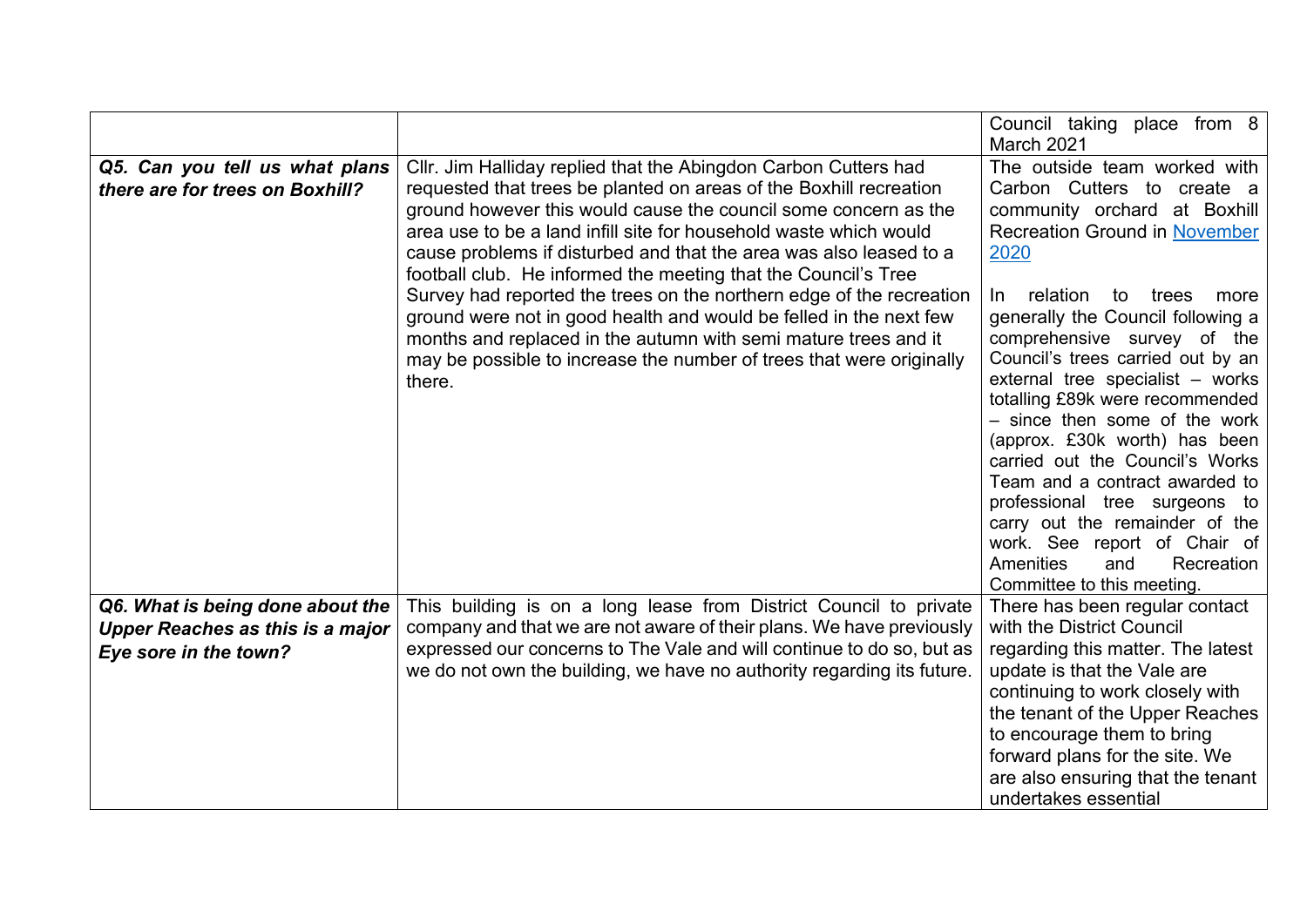|                                               |                                                                        | maintenance as required under                                       |
|-----------------------------------------------|------------------------------------------------------------------------|---------------------------------------------------------------------|
|                                               |                                                                        | the terms of their lease.                                           |
|                                               |                                                                        |                                                                     |
| Q7. Can you tell us what is being             | Town Clerk confirmed that this building is owned by the Vale of White  | In February 2021 the property                                       |
| done about Old Abbey House?                   | Horse District council and that we are not aware of their plans. We    | was sold by the District Council                                    |
|                                               | have previously expressed our concerns to the vale and will continue   | to Ede Builders for conversion to                                   |
|                                               | to do so, but as we do not own the building, we have no authority      | a hotel. Ede estimates that the                                     |
|                                               | regarding its future.                                                  | hotel could bring in around                                         |
|                                               |                                                                        | £430,000 a year of spend around                                     |
|                                               |                                                                        | the town in retail, food, drink and                                 |
|                                               |                                                                        | local attractions. It will also                                     |
|                                               |                                                                        | provide career opportunities in                                     |
|                                               |                                                                        | the hospitality sector, as well as<br>secure<br>wider<br>employment |
|                                               |                                                                        | opportunity in the area. Ede                                        |
|                                               |                                                                        | hopes to begin the refurbishment                                    |
|                                               |                                                                        | of Old Abbey House in the next                                      |
|                                               |                                                                        | few weeks. Scaffolding will be                                      |
|                                               |                                                                        | put up once Ede begins its work                                     |
|                                               |                                                                        | as the roof on the original part to                                 |
|                                               |                                                                        | building<br>needs<br>the<br>urgent                                  |
|                                               |                                                                        | attention. Ede will work closely                                    |
|                                               |                                                                        | with the council to ensure                                          |
|                                               |                                                                        | disruption is kept to a minimum.                                    |
| Q8.<br><b>Does</b><br><b>Abingdon</b><br>Town | Town Clerk explained that the Information centre is currently located  | Work on the location of the                                         |
| Council have any plans<br><b>to</b>           | in what will be the reading room once the archives are returned to the | Information<br>Centre<br><b>is</b>                                  |
| improve the Information Centre                | council. As a result, a permanent home for the information centre was  | progressing. At present<br>the                                      |
| facilities and the signage in the             | being discussed, a potential permanent home had been identified        | delivered<br>services<br>by<br>the                                  |
| town?                                         | and the council hoped to be able to provide future updates in due      | Information Centre are provided                                     |
|                                               | course. Regarding the signage for the information centre, this is a    | remotely but it is anticipated that                                 |
|                                               | movable structure and was taken down due to recent weather issues      | the Information Centre will fully                                   |
|                                               | but would be back up when weather conditions permitted it.             | re-open to the public as part of                                    |